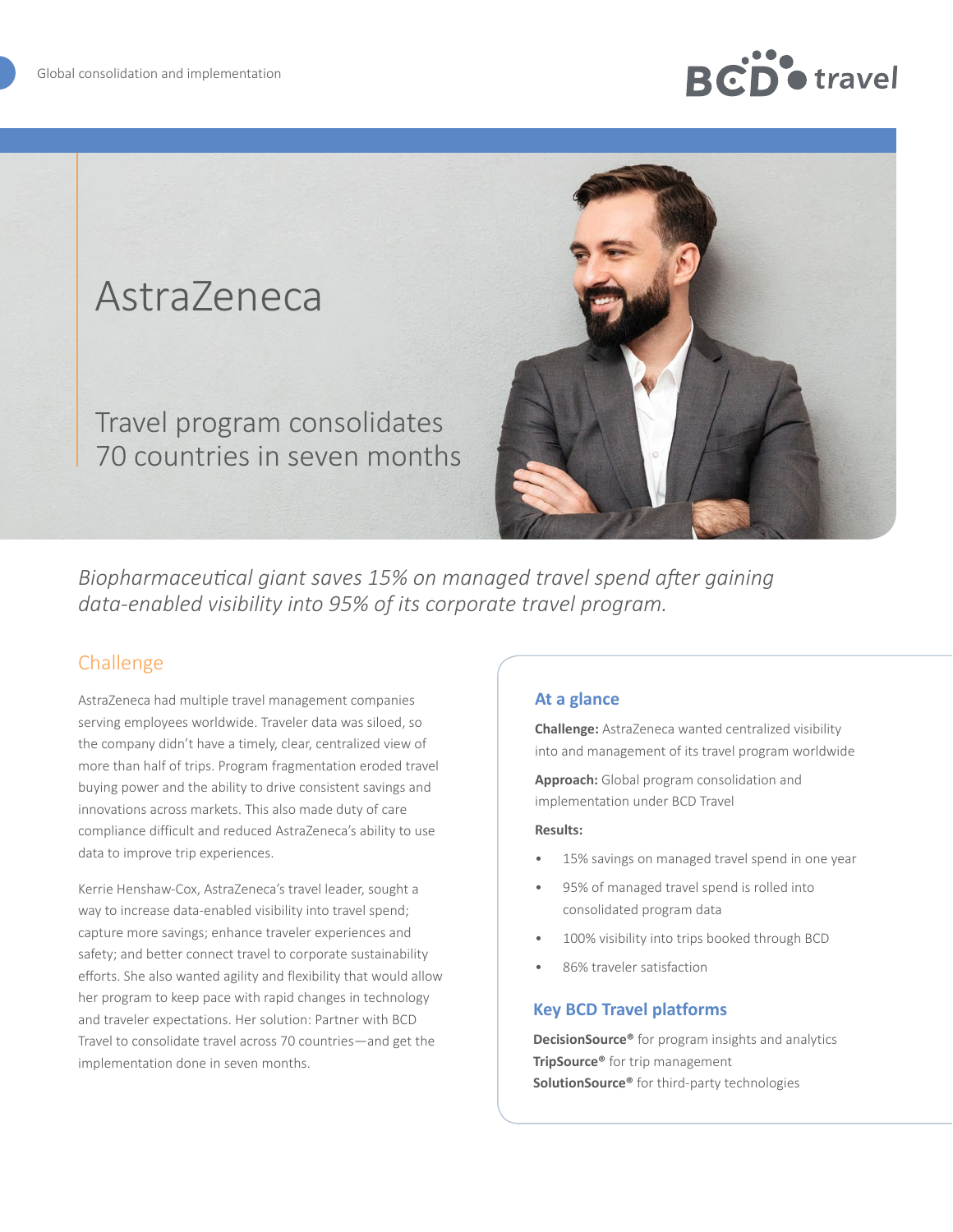# **RCD** e travel

#### **About AstraZeneca**



Headquartered in **Cambridge, England**



employees worldwide



**US\$22.5 billion**  in annual revenue



**Sales by geography** 31% U.S.; 30% emerging markets; 24% Europe; 15% rest of world



### **Future-forward plan**

Deliver 10 new medicines to patients by 2020; improve lives of 200 million patients by 2025; reach \$50 billion in sales by 2025

#### **"We needed comprehensive, consolidated data to understand where out-of-policy spend was happening and then make improvements."**

— Kerrie Henshaw-Cox, AstraZeneca travel program leader

## Approach

The first step of the global consolidation was ensuring top-level support. The chief executive officer's endorsement of Henshaw-Cox's plan led to buy-in across business units and markets. The second step was to build a great team of travel professionals and project managers. AstraZeneca brought in eight people; BCD brought in five. They worked as one team from the start, all committed to a shared vision for "smart, simple and safe" travel. "We found solutions together," Henshaw-Cox said. "The whole team worked to drive progress. All of our reputations were on the line, and we were all equally committed to making it work."

The third step was to use the program overhaul as a vehicle for change. AstraZeneca leaders had identified the corporate travel program as key to Spend Smart 4 Growth (SS4G), an executivedriven initiative to ensure spending matched business goals. "Under SS4G we had a directive to align and reduce costs, yet nobody wanted to stop travel that supported research and development or sales. We needed to find the right balance," Henshaw-Cox said. "We knew we could achieve savings if travelers would just follow the travel policy, but it wasn't being enforced.

"We needed comprehensive, consolidated data to understand where out-of-policy spend was happening and then make improvements. And we needed executive support to address out-of-policy actions," she explained. "If employees understood that travel program compliance and savings were important business goals, we were certain they would make the right decisions about trip expenses—and they did."

In the final step, the team developed and rolled out a traveler engagement campaign that could be customized locally. It used social media, travel fairs, the company intranet and timely messages to educate employees about program benefits, policy requirements, on-the-road security and smart spending. A related campaign targeted travel arrangers, educating them on the program's scope, supplier strategy and policy guidelines.

The engagement strategies forged during the implementation continue today—part of Henshaw-Cox's ongoing efforts to explain what she calls the "so what" of corporate travel to AstraZeneca leaders and employees.